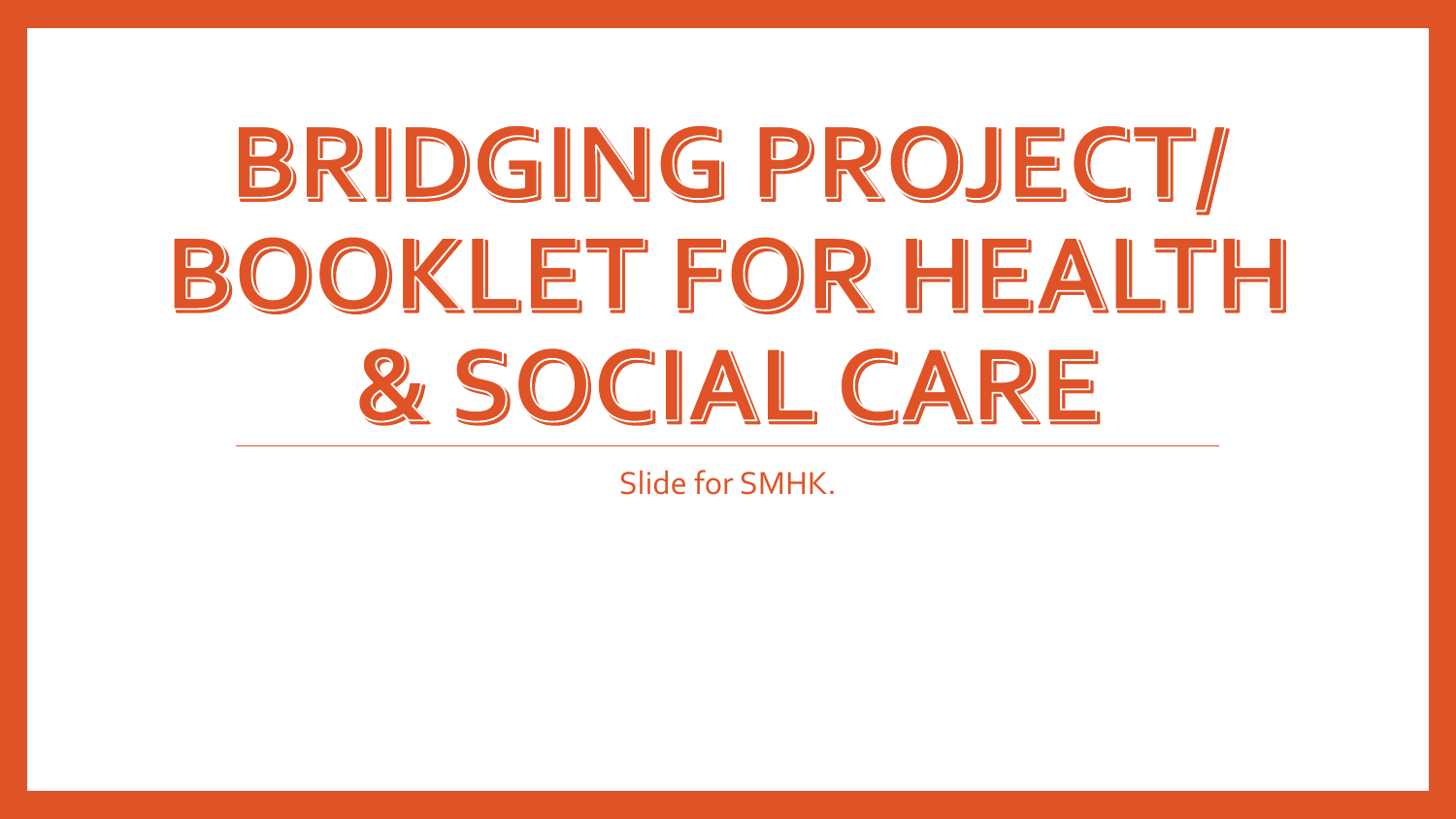This resource will support you in the summer term to get yourself ready to study Level 3 Health and Social Care in September. It is aimed to be used after you complete your GCSE's to brush up your knowledge and develop your skills.

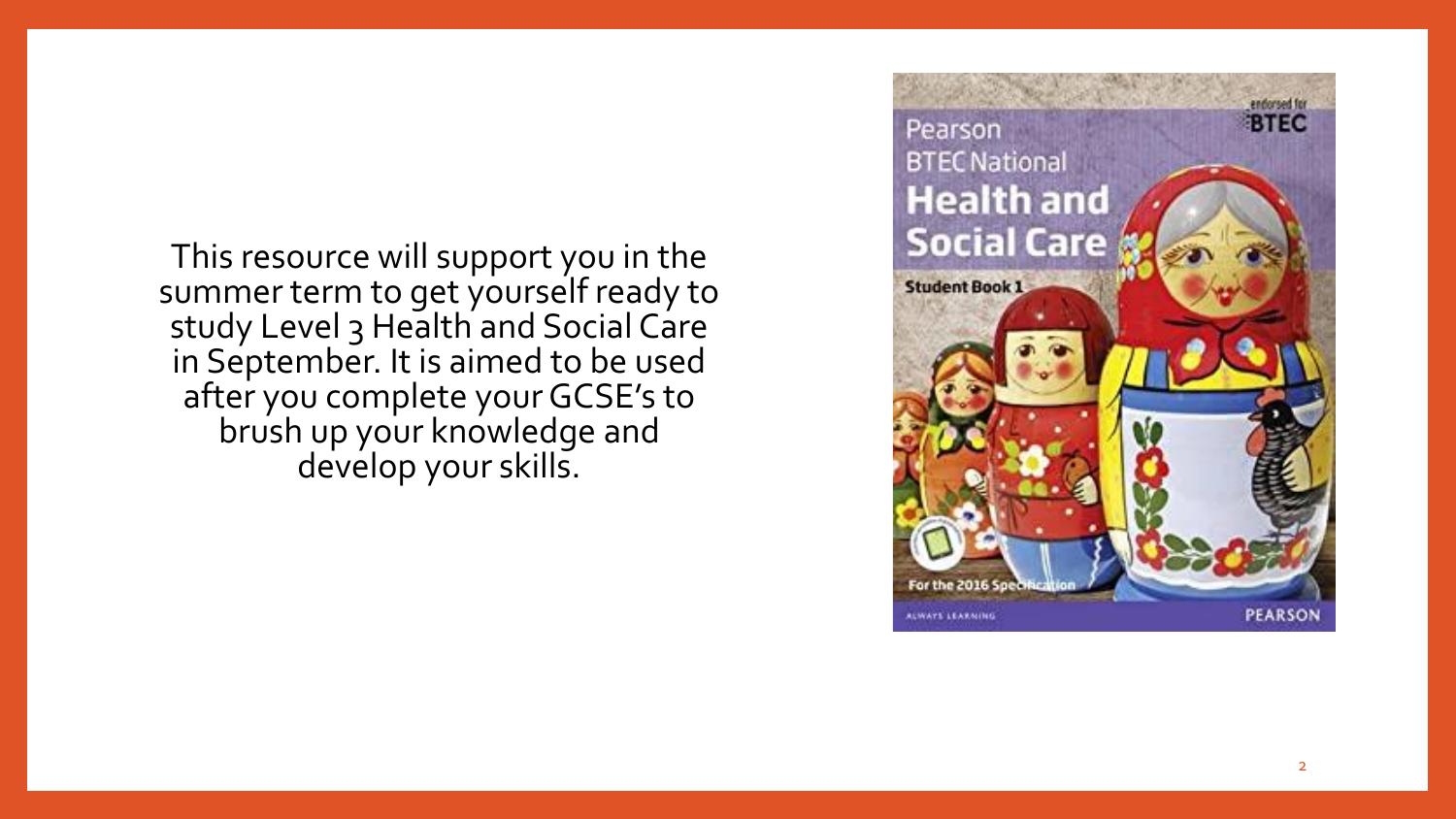#### **Induction: Public Health Bridging Project** (**Week 1 – 2) Assignment Task 1 - Tackling Obesity – Change4Life**

| Pass: Explain the how Change4Life uses technology to help to tackle obesity in the UK.                      |                                                                                                                                                                                                                                                                |                            |  |
|-------------------------------------------------------------------------------------------------------------|----------------------------------------------------------------------------------------------------------------------------------------------------------------------------------------------------------------------------------------------------------------|----------------------------|--|
| Merit: Analyse how successful these technologies could be in tackling obesity in the UK.                    |                                                                                                                                                                                                                                                                |                            |  |
| Distinction: Evaluate the effectiveness of a range of different technologies on tackling obesity in the UK. |                                                                                                                                                                                                                                                                |                            |  |
|                                                                                                             | Ensure that you have the correct Unit Name, Course title, Name and Page numbers in the Header                                                                                                                                                                  | Completed<br>(self-assess) |  |
| Assignment Task 1 -: How the use of apps and technologies help to tackle obesity                            |                                                                                                                                                                                                                                                                |                            |  |
| P.                                                                                                          | Summarise what Change4Life is, must include;<br>Definition of what Chnage4Life is and when it was introduced<br>Summarise how Chnage4Life tries to tackle obesity                                                                                              |                            |  |
| P.                                                                                                          | Choosing either the Sugar Smart App OR Drink Aware App complete the following<br>Explain how the Change4Life app aims to educate individuals to tackle obesity, must include;<br>What the app is and how it works<br>How it educates individuals about obesity |                            |  |
| M                                                                                                           | Analyse how successful you believe the app has been in tackling obesity, must include;<br>At least 2 possible benefits of the app in reducing obesity<br>At least 2 possible limitations the app may have in reducing obesity                                  |                            |  |
| D.                                                                                                          | Evaluate how effective you consider other apps or technologies to have been in tackling obesity in the UK;<br>Compare with other health technologies and use examples from the internet to illustrate the points you make<br>SWOT - 2 points under each factor |                            |  |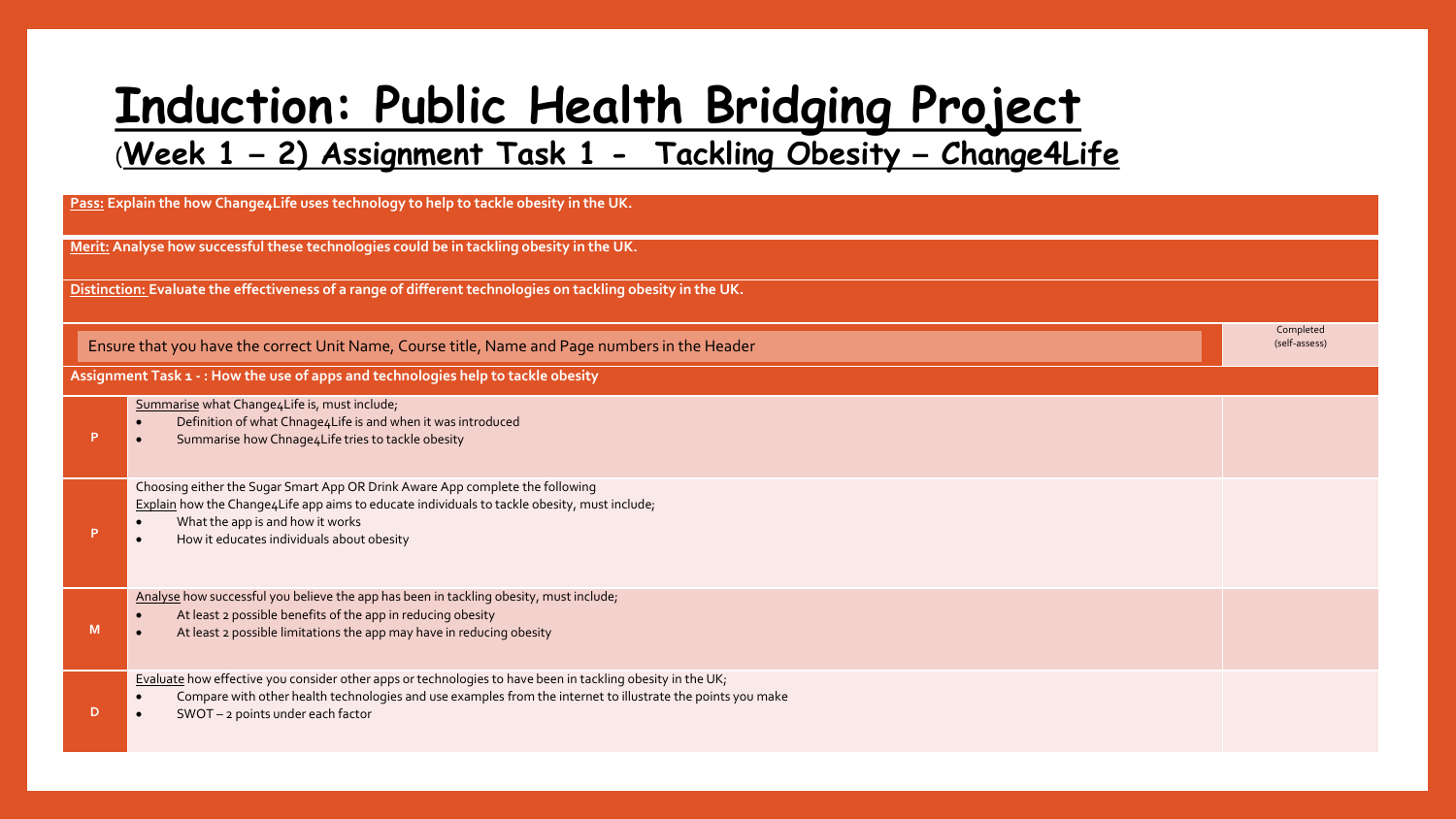### **Induction: Public Health Bridging Project** (**Week 3-4) Task 2 - History of the NHS**

| Pass: Explain the how and what the purpose of the NHS in the UK.                                                              |                                                                                                                                                                                                                                                         |                            |  |
|-------------------------------------------------------------------------------------------------------------------------------|---------------------------------------------------------------------------------------------------------------------------------------------------------------------------------------------------------------------------------------------------------|----------------------------|--|
| Merit: Analyse how successful the NHS is in tackling and assisting Public Health in the UK.                                   |                                                                                                                                                                                                                                                         |                            |  |
| Distinction: Evaluate the significance of the NHS and discuss similar and or different healthcare systems in other countries. |                                                                                                                                                                                                                                                         |                            |  |
| Ensure that you have the correct Unit Name, Course title and name on the Leaflet                                              |                                                                                                                                                                                                                                                         | Completed<br>(self-assess) |  |
| Assignment Task 2 : The History of the NHS - Leaflet format.                                                                  |                                                                                                                                                                                                                                                         |                            |  |
| Þ                                                                                                                             | Summarise in an informative leaflet that must include;<br>Definitions of what the NHS is, it's purpose, and when and why it was introduced,<br>$\bullet$<br>Summarise how the NHS tries to tackle Public Health,                                        |                            |  |
| M                                                                                                                             | Analyse how successful you believe the NHS has been in tackling and managing Public Health, you must include;<br>At least 2 possible benefits of the NHS.<br>$\bullet$<br>At least 2 possible limitations the NHS.                                      |                            |  |
| D                                                                                                                             | Evaluate The Significance of the NHS when you consider other countries similar or different healthcare systems;<br>Compare with other health systems and use examples from the internet to illustrate the points you make.<br>SWOT-2 points under each. |                            |  |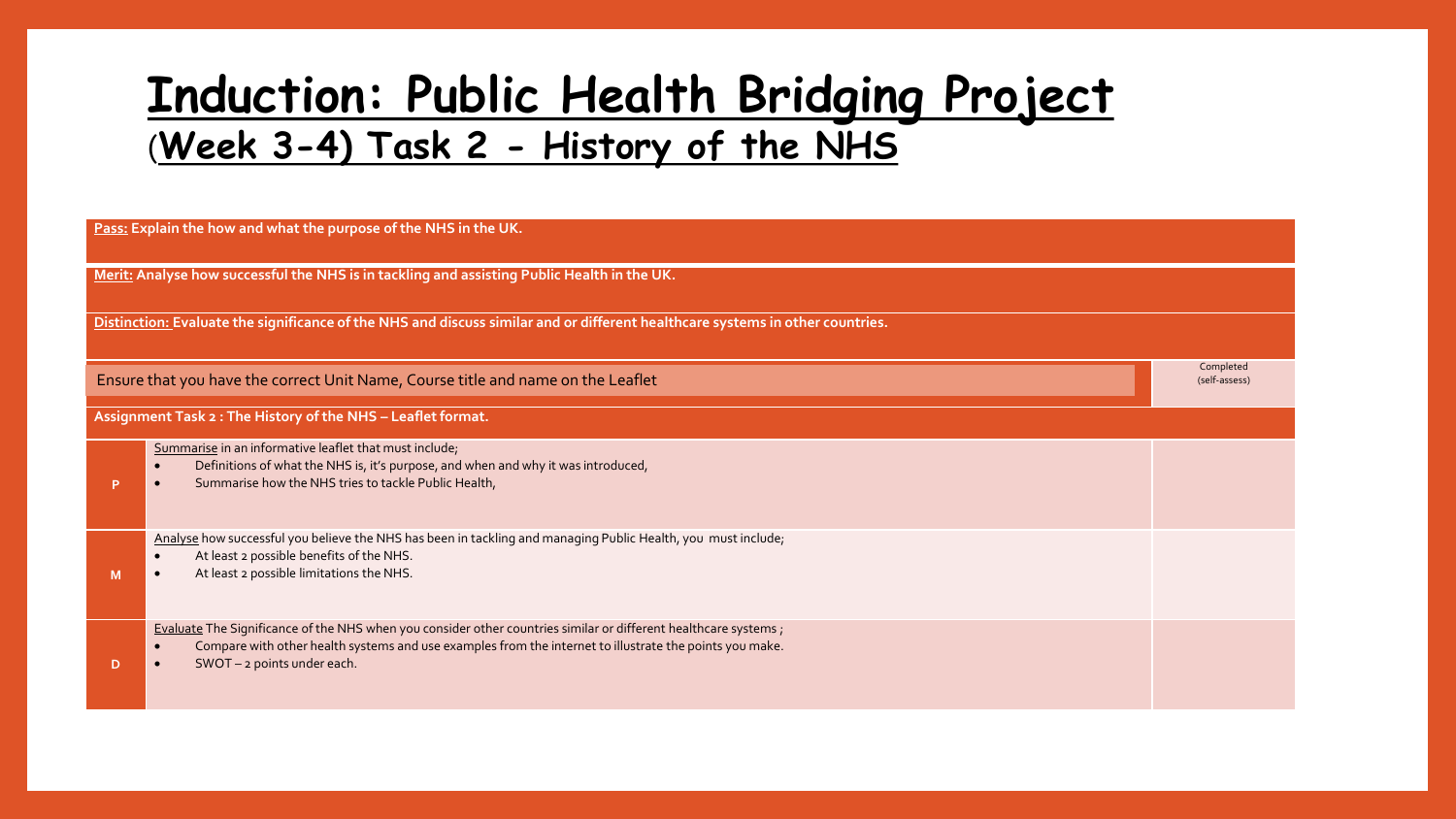## **Induction: Public Health Bridging Project** (**Week 5-6) Task 3 - Health and Social Care in a Pandemic**

**Pass: Explain the role of health promoters by conducting research into key HSC organisations. TASK 3 A Merit: Analyse how health promoters aim to improve the health of individuals and the population to reduce health inequalities' globally, nationally and locally. – TASK 3 B Distinction: Evaluate the Effectiveness of current approaches to promoting public health and wellbeing in the UK. TASK 3 C & D Word Document to be attached to Booklet. Completed Completed Completed Completed Completed Completed Completed** (self-assess) **Assignment Task 3 : How the use of apps and technologies help to tackle obesity P** Summarise in an informative leaflet that must include; • Definitions of what the NHS is, it's purpose, and when and why it was introduced, • Summarise how the NHS tries to tackle Public Health, **M** Analyse how successful you believe the NHS has been in tackling and managing Public Health, you must include; At least 2 possible benefits of the NHS. At least 2 possible limitations the NHS. **D** Evaluate The Significance of the NHS when you consider other countries similar or different healthcare systems ; • Compare with other health systems and use examples from the internet to illustrate the points you make. • SWOT – 2 points under each.